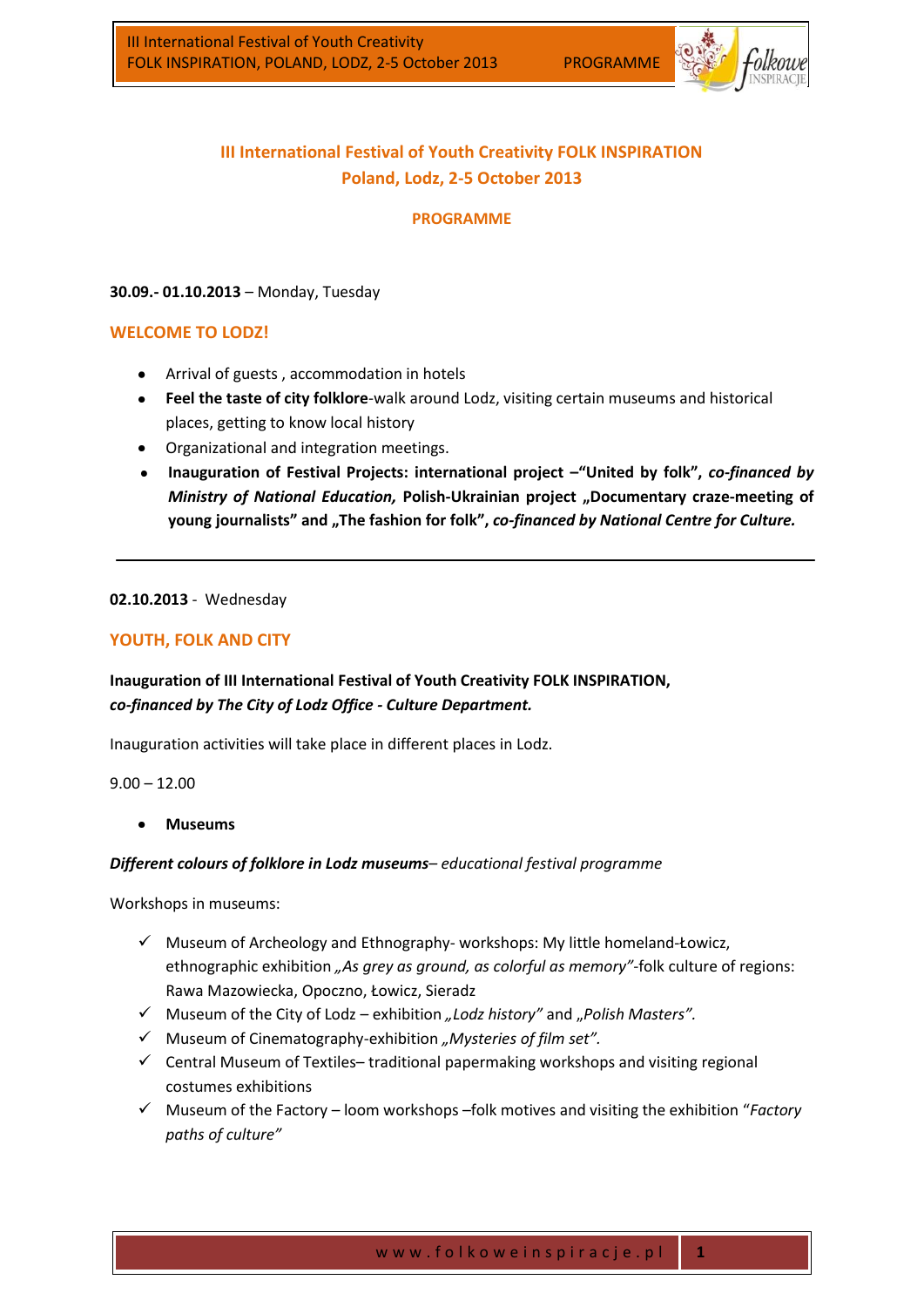

14.00 -16.00

# **Piotrkowska street**

*Folk street corners*-happening of street theatres and festival dance groups (from Poland and abroad) and passers-by. Happening is an interactive activity allowing for spontaneous integration of citizens and artists and presentation of culture of regions and countries. Festival participants will walk along Piotrkowska street (from Piłsudskiego street to Struga Street) in national costumes. They will stop at different places-folk street corners. There will be artistic activities there: street games of old Poland villages and short artistic performances: DH and FENIX theatres.

#### 15.00 – 20.30

# **MANUFAKTURA**

- Music stage- "Sounds of continents*"* concerts of soloists as well as music and dance groups from Poland and abroad.
- Dance Flashmob *"In a folk way "* with the participation of festival participants and passersby, repeated during the concert
- *"Folk plait" official inauguration of the Festival -* happening with the participation of Festival participants from Poland and abroad, honorary and media patrons. A six-metrelong plait plaited by Festival participants as a symbol of integration and intercultural bonds will be lifted up by means of an arm. A ribbon with colours symbolizing different continents will be tied by honorary patrons of the Festival.
- *Fireshow* presented by Street Theatre DH from Julian Tuwim Youth Centre in Lodz based on folk music, containing elements of folk dance. Artists will perform in special costumes.

#### $21.30 - 23.00$

- **KSIĘŻY MŁYN**
- *Intercultural evening-interactive music-dance installation.* Movement sensors will trigger off folklore melodies (characteristic of cultures of Festival guests). Interaction with sensors will become a dance to music, the more dancing people, the more rhythmical music. We will have a chance to listen to mosaic universal piece of music. Ethnographic studies have shown a common root of different cultures, it will be a proof of that.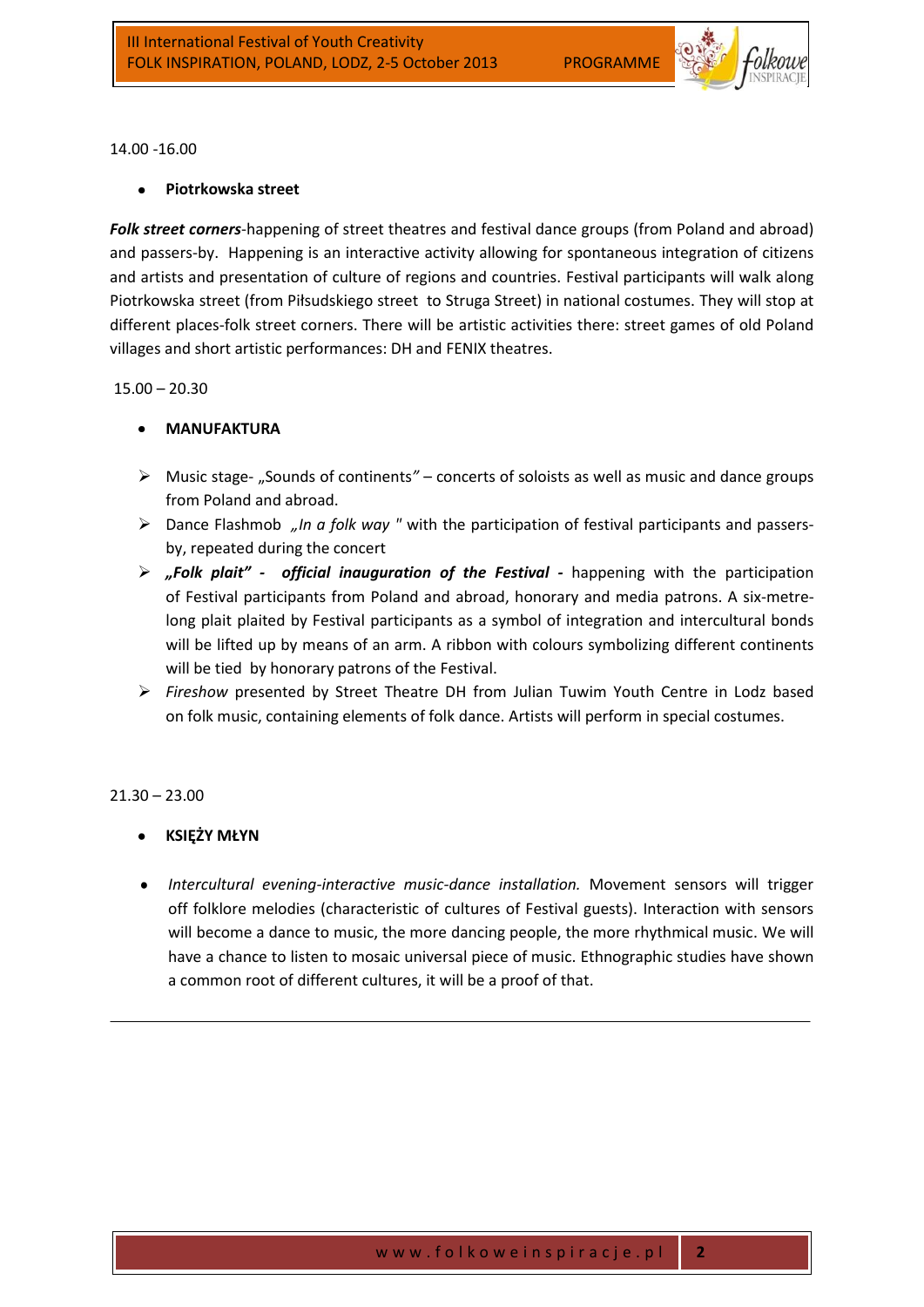

#### **03.10.2013** – Thursday

#### **GOLDEN BOAT 2013**

 $10.00 - 17.00$ 

**Julian Tuwim Youth Centre in Lodz**

**GOLDEN BOAT competitions** - vocal, dance, instrumental, photography, art-audition and assessment made by professional jury: musicians, dancers, artists, photographers.

18.00 – 20.00

**The Centre of Fashion Promotion-The Academy of Fine Arts -** The planned place of the event

#### *Polish-Ukrainian performance "The fashion for folk"*

Artistic fashion show inspired by folklore prepared by Fashion Theatre Debut from Kryvyi Rih – Ukraine, in a form of a music-fashion-dance performance. The costumes are prepared by young artists from the Theatre, imaginative and creative avant-garde designers, and constitute a great artistic and esthetic value in terms of Ukrainian tradition. There will also be concerts of Ukrainian dance and instrumental groups from Kiev and Lugansk.

#### **04.10.2013** – Friday

#### **FOLK THROUGHOUT CONTINENTS**

10.00 – 18.00

**Julian Tuwim Youth Centre in Lodz**

Interdisciplinary and intercultural artistic event:

Summary of Art and Photography competition ART FOLK INSPIRATION-vernissage and giving awards

Stage performances, educational workshops, multimedia shows, exhibitions, meetings with travelers, fairs of different nations and ethnic groups, dance and games of different cultures. **They will constitute various areas: Slavic, Arabic, Asian, Caucasian, and European.** We will invite young artists, also debutants experimenting with folk and ethno music.